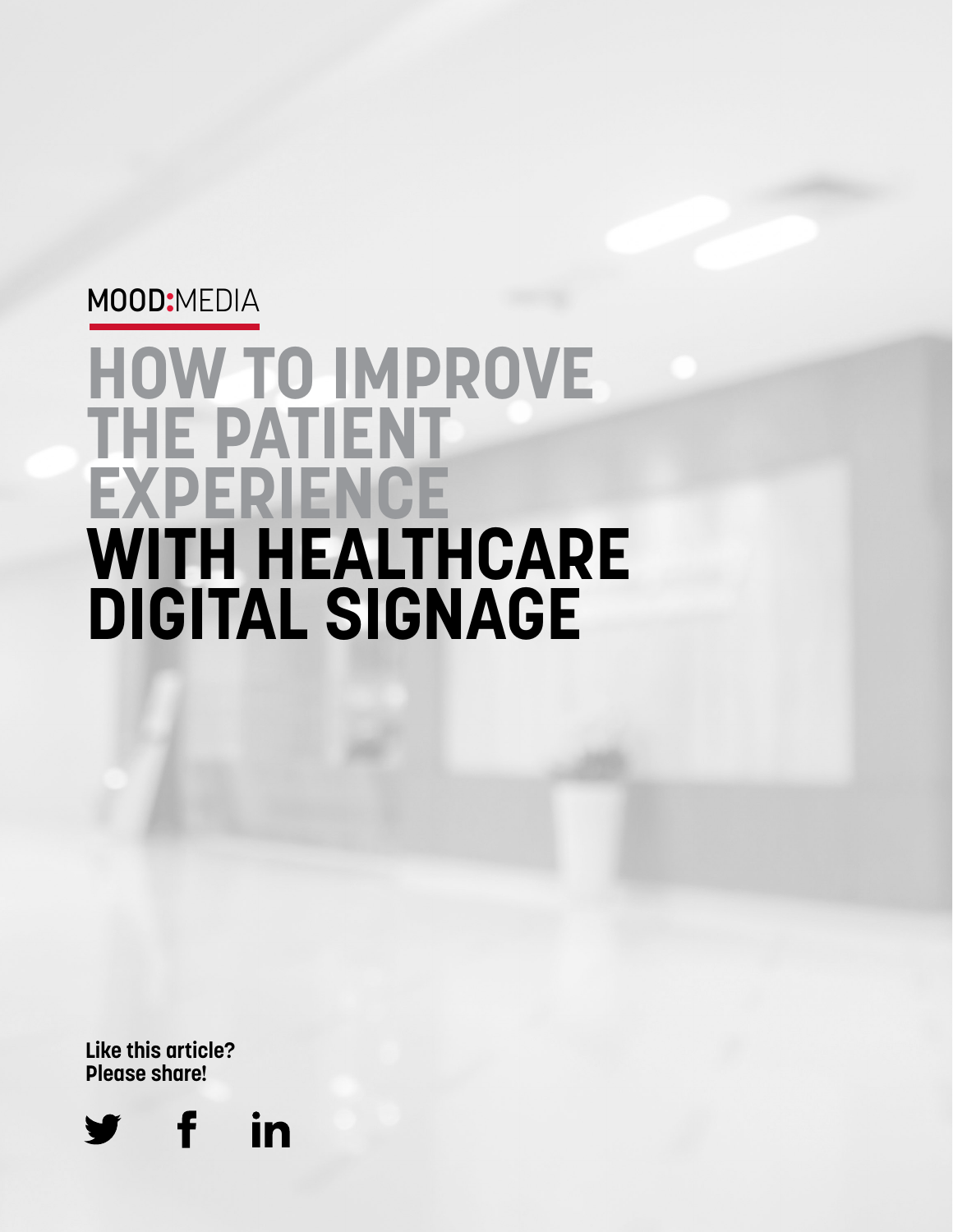## **HOW TO IMPROVE THE PATIENT EXPERIENCE WITH HEALTHCARE DIGITAL SIGNAGE**

As we mention in the [6 Steps to a Better Patient Experience](https://us.moodmedia.com/healthcare/6-steps-to-a-better-patient-experience/), Healthcare Digital Signage is no longer a trend. Rather, it has become a proven tool that more healthcare providers are leveraging to improve the patient experience and generate powerful results for their practices. In fact, a 2015 study by Arbitron Inc. found that **75% of respondents who saw healthcare-related signage could recall at least one message that they viewed**. Additionally, these respondents also felt that the signage enhanced their overall experience

From family practices and dental offices to large hospital networks and imaging centers, healthcare organizations of all types and sizes can benefit considerably from this technology. When executed properly, digital signage will create new efficiencies, boost your bottom line, help reduce (or eliminate) print costs and present a range of benefits for your patients, family members, visitors and staff.

In this article, we'll explore the various ways that you can utilize digital displays to improve the patient experience and achieve other business goals. We'll also explain how to create and execute an effective signage strategy in order to yield the most from your investment.

# **CONTENT APPLICATIONS**

Content refers to what is displayed on the screens, and healthcare digital signage offers several types of content applications, each with its own unique purpose. The most common applications for healthcare signage content include, but are not limited to:

- + Patient queues
- + Waiting room entertainment
- + Wayfinding and digital directories
- + Brand Enhancement (staff credentials, community involvement)
- + Patient Communications (health tips, Basic reminders, FAQs insurance questions)
- + Promotional content (ancillary services, sponsored products)
- + Cafeteria menu boards
- + Internal communications (staff recognition, training reinforcement)
- + Ambient visuals for aesthetic

The following sections explore the most common and beneficial content applications in greater detail.

# **APPLICATION 1 PATIENT QUEUES**

The use of queues is a great way to help relieve anxiety and keep your patients in the know on their remaining wait time. You'll also reduce, if not eliminate the number of times that patients ask staff for an ETA on when they'll be called back.

You can display the patient queue on an entire screen or on a portion of a screen that is used to drive other types of content, thanks to **digital signage templates**. Templates are standard with most signage software solutions, and they allow you to break your display into multiple content zones so that you can maximize screen space and give your signage a sleek and professional look. For example, many healthcare providers will display the patient queue on the side of a screen that they use to drive entertainment content. If you take this approach, we recommend displaying the queue on each of your waiting room screens in order to maximize visibility.



# **APPLICATION 2 SHORT-FORM PROGRAMMING**

The standard practice when it comes to waiting room entertainment is to show network television to help patients and their family members pass the time. This approach is fine, as long as it doesn't detract from the goal of creating a comfortable waiting room experience. Avoid showing negative news programming or TV shows and movies with violent, inappropriate or controversial subject matter.

Some digital signage providers now offer **[short-form](https://us.moodmedia.com/healthcare/mood-tv-for-healthcare/)  [programming](https://us.moodmedia.com/healthcare/mood-tv-for-healthcare/)**, which includes several 2-5-minute clips of popular TV shows and other pre-recorded family-friendly television content. This is an outstanding alternative to network TV programming. With short-form programming you never have to worry about changing the channel, and you'll never see competitor commercials displayed on your screen. Additionally, the segments are just long enough for patients to consume in the relatively brief time that they'll typically be in your waiting room.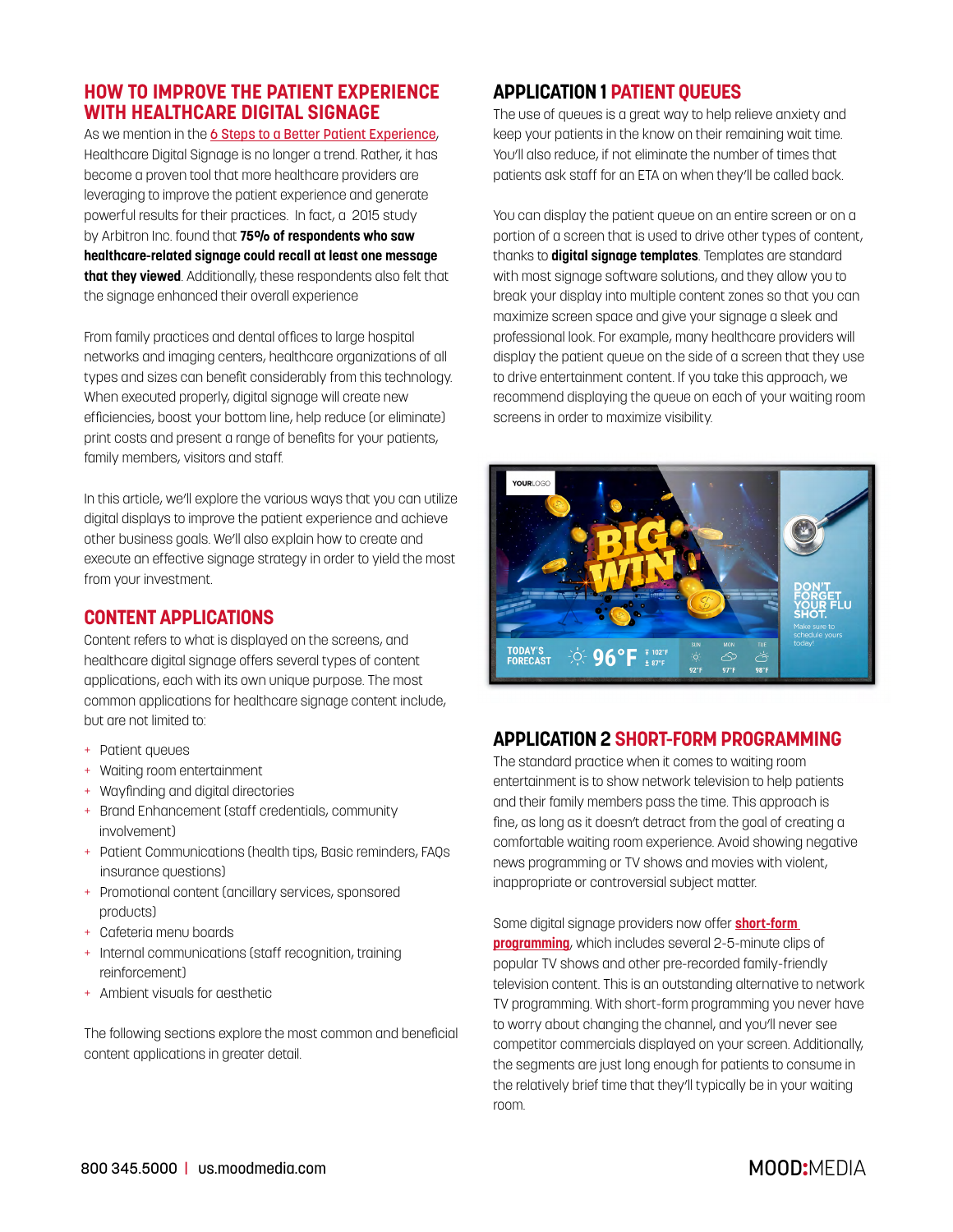# **APPLICATION 3 WAYFINDING AND DIGITAL DIRECTORIES**

Wayfinding isn't just for hospitals – family practices with multiple offices can also use it to ensure that visitors get to the right place as quickly as possible. The last thing you want is a frustrated patient who is late to their appointment because they spent 15 minutes trying to navigate the first floor of your building.

An added benefit of using digital signage for wayfinding is that you can easily update it in the event that you change the internal location of offices. You won't have to take on the cost or inconvenience of printing new signs. You can also use screen space to deliver a welcome message that reinforces your positive brand personality.

### **APPLICATION 4 HEALTH AND WELLNESS TIPS**

Your patients are ultimately coming to you for a cure, but to them, having an educational experience at your practice is truly invaluable. Aim to provide wellness tips, exercise ideas and dietary recommendations that are relevant to the age and health needs of your patients.

Your strategy for this content application should also include reminders about specific services you offer. Family doctors may want to provide seasonal immunization reminders, while dentists may want to drive awareness about teeth whitening and fluoride treatments, for example.

Don't think of education as ways for your patients to cure themselves. Rather, think of it as a way to help your patients and their family members embrace a healthier lifestyle and make healthcare a higher priority. Promotion is never "salesy" when it has genuinely helpful intentions.

#### **APPLICATION 5 PROMOTE OTHER AREAS OF YOUR PRACTICE AND YOUR PARTNERS**

Your patients place a lot of stock in convenience, and it's in their best interest and yours to promote other on-site facilities you have that may fulfill their healthcare needs. For example, maybe you have an in-house pharmacy or imaging center – digital signage can be instrumental in ensuring that patients know about these areas of your practice.

On the other hand, if your practice is more focused on a specific set of services, you can use your signage to help promote your partners that offer such secondary levels of care. Doing so will not only provide added value and convenience to your patients, but it will also strengthen your referral network.



# **APPLICATION 6 CAFETERIA MENU BOARDS**

More hospitals are switching from print signage to digital menu boards for the cafeteria to help reduce costs, improve efficiency and enhance the look and feel of their locations. Not only are digital menu boards easier to see and read, but you can update them instantly. If a menu item isn't available one day or if you're adding something new, simply log into your software and apply the change instantly. Additionally, you can schedule different menus to display during different times of day – a strategy known as **dayparting**.

### **APPLICATION 7 LOBBY AND HALL AESTHETICS**

You can always use ambient visuals in the lobby or large hallways to brighten the look and feel of your facility. The use of soft, bright colors can help enhance the calming experience you're aiming to create. You can get highly creative with various screen arrays and digital video walls to make a powerful impression.

# **APPLICATION 8 INTERNAL COMMUNICATIONS**

Digital signage is an outstanding medium for effectively communicating with your team throughout the day. You can reinforce federal policies and coding requirements, remind staff about upcoming events, recognize them for a job well done and much more. Ultimately, you'll better position your staff to provide the highest level of care possible while cultivating an inclusive and supportive culture.

Now that we've explored the most common healthcare digital signage applications, let's discuss how you can create an effective strategy for making the most of this solution.